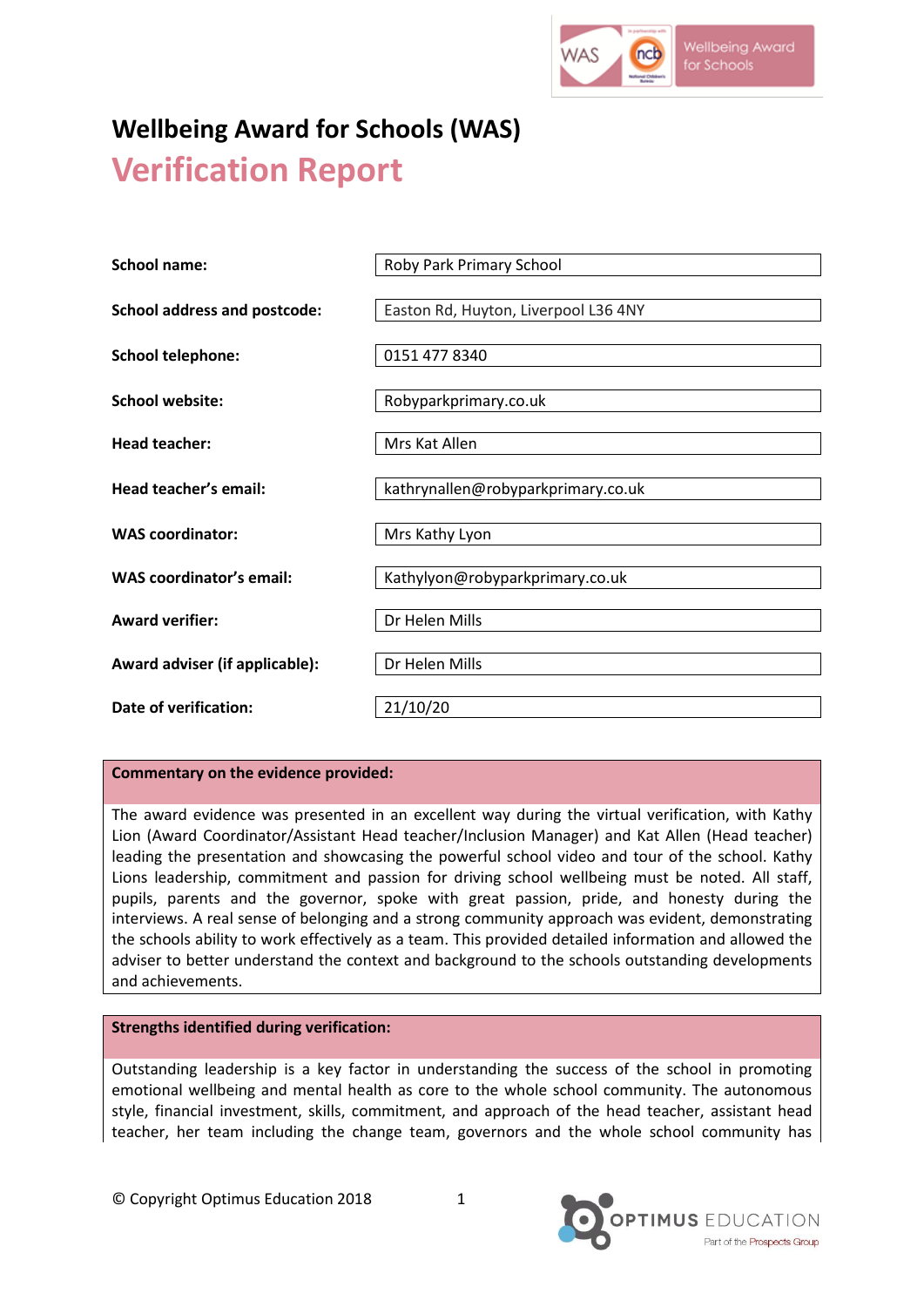

created innovative ways of working and a seamless and consistent, welcoming, none judgemental, caring, supportive, nurturing, safe, happy, honest, positive and aspirational culture.

A strong vision and ethos, alongside the wellbeing aim are central to the success of the school, are shared by everyone, and has created a sense of autonomy, belonging, shared responsibility, and empowerment, referred to during the verification as 'family'. Throughout the award process, the school has demonstrated continued and innovative progress to support and improve the emotional wellbeing and mental health of the whole school community. The result offers a powerful template for how emotional wellbeing of pupils, families and staff supports whole school progress.

An open door policy, SLT morning greetings at the gate, stakeholder engagement and voice, listening to the needs of others, and breaking down barriers are very much part of how the school has achieved a shared sense of family where pupils, families and staff are confident to ask for or seek support, and staff are confident in identifying those who require support and signposting and/or providing support. The award evidence, stakeholder evaluations and interviews demonstrated how extensive, innovative, outstanding and open this feature is, with staff and governors going above and beyond what is expected to ensure that the whole school community is supported.

Pupils are at the heart of change in their school and commented that they enjoy going to school, playing with their friends and learning, including doing activities to relax that gets them in the mood for learning. All children named several trusted adults they would feel comfortable talking to if they had a problem and commented on the usefulness of the class charts app that they can use at home to let staff know how they are feeling. They also articulated well how the school supports them with their emotional wellbeing and mental health and how they are confident to ask for support and how they help and support each other. The newly appointed children's wellbeing champions are looking forward to starting their new role in school. Children commented, "They [staff] are great, nice, always ask if we are OK and we talk to them. I'm proud of all my work and how teachers help you to do different things. I'm proud of all the staff because of all the different things we do like the fun run and cycle4sepsis. I'm proud of playing nicely, it makes me feel happy and puts a smile on my face. Helping others makes me feel happy that someones going to get helped". This has enabled the dayto-day and longer-term emotional wellbeing and mental health activities to flourish and was evident throughout the virtual tour of the school and video with the promotion of vision and values, positive aspirations, class charter, charts and points linked to learning heroes, worry monsters, positive role models, celebration of achievements and rewards, mental health posters, extra curricular opportunities, fundraising activities, 5 ways to wellbeing, Jigsaw displays, rainbow and quiet room, sensory circuits outside each classroom, mindfulness, yoga, active brain breaks, feelings and emotions, calm spaces, coupled with a sense of calm and nurturing relationships, with children demonstrating exemplary behaviour, impeccable manners, respect, confidence, pride, kindness, responsibility, engagement and enjoyment in learning.

The proactive approach and endless opportunities for parental engagement, effective communication between staff and parents and excellent working relationships with outside agencies, should be commended and ensures that all children, including vulnerable children and their families are supported swiftly and effectively; this includes school staff, SLT who meet and greet parents in the morning, numerous oportunities for parents to get together, including sessions on mental health and wellbeing (Covid has paused some of these), the parental feedback and information board, school wellbeing section on website, social media, the class chart app and wellbeing email, pupil progress meetings, school based interventions, and most importantly the whole school staff working alongside parents in a none judgemental way. Barriers to learning are addressed for example, additional emotional support, and signposting are provided to those in need.

© Copyright Optimus Education 2018 2

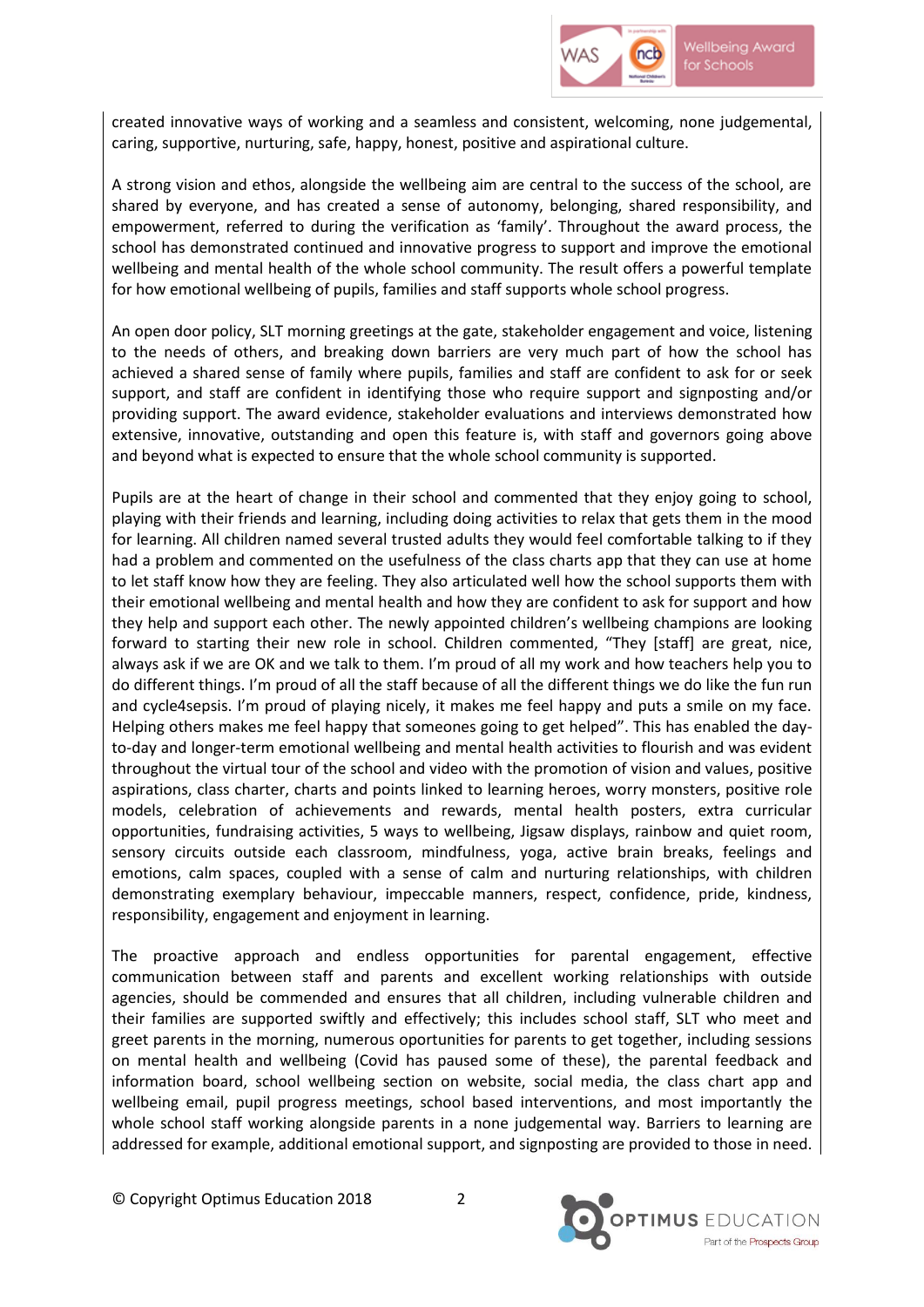

Parent praise and gratitude for staff in school was exceptional. For example, parents commented, "School go over and above all the time. Can't thank them enough. We use the wellbeing app lots and it reassures [child] when she's worried. Teacher phones and reassures me and [child] and it stops the upset for me, my mental health is being looked after. The school genuinely cares for everyone's wellbeing and it shines. It's a close nit school and community. My child has developed so much, she masked her autism in school, they [staff] understand it and have strategies to help her express her feelings and it gives her confidence. The staff and children respect everyone. It's good to be asked to be part of the change team, it encompasses everybody, taking account of parent voice and parents have been able to access support, and we're told what's been put in place. The school did loads on wellbeing in lockdown including a COVID pack, zoom with children, weekly phone calls, our emotional needs were checked and support given, it was reassuring. I'm proud of the community feeling, it's inclusive of everyone's needs. Children enjoy school, learning, seeing their friends, they're happy there and there's no bullying. Staff are looked after by the Head teacher. Absolutely amazing in support offered to me in bereavement, school recognised what was needed, including counselling, they recognise when my son has anxiety and ask how he is, do mindfulness and breathing, they don't single him out, they have helped my children and me to cope, it's superb. School work on mental health with the wider community, supporting families and staff, fundraising, being kind and connecting families to community support such as food banks".

Attention must be drawn to the value and priority given, along with financial investment, to staff wellbeing. This has created a positive and caring culture and is valued greatly by staff. Staff feel that the strategies in place alongside the support from SLT, the change team all the staff contribute to their emotional wellbeing, enabling them to provide the most effective support to the children. The Head teacher has listened and acted upon suggestions from staff and the change team and has addressed staff stress and workload through a reduction in workload, live marking, has an open door policy, introduced emotion coaching, mental health and wellbeing training, counselling, end of term breakfasts, consultation on the staff wellbeing policy, included wellbeing in meeting agendas and staff appraisals, governors check in with SLT, new PPA room and comfortable furnishings in the staff room. The change team have introduced wellbeing boxes, support signposting in toilets, 5 ways to wellbeing cards for staff and children and numerous ideas and activities to support staff. The whole school are given freedom to take ownership of their roles, which they enjoy, and aspirations are addressed. Staff commented how supportive and approachable all staff are and how everyone looks out for each other, and importantly there is a genuine focus on positivity. The whole staff at school feel valued, listened to, involved in decision making, connected, supported, have a sense of purpose, are passionate about making a positive difference to the lives of the children and families at their school, enjoy their jobs and are proud to work at the school.

Staff and Governors commented, "The children are at the heart of what we do, their voice is always listened too. I do matter, part of the family. Teacher and Teaching Assistant appreciation day is celebrated, we received parent thank you feedback cards and Kat and Kathy wrote personalised notes and certificates, it makes you feel special, boosts morale and positively effects teams. I'm really proud to be a governor. Workload has decreased and impacting positively on staff and the children. Kathy is an amazing woman, what she has put in place for everyone is astounding. Nice practical things for staff including the wellbeing baskets, hub, inset days, online training for ourselves and children, Friday pasties, care bear Thursdays, little notes, they give you that lift knowing people care. I'm really enjoying delivering Jigsaw; everyone joins in and is responding well, having time to plan and taking ownership has developed my confidence. I've really enjoyed being part of the change team, seeing the positive impact it's making. It's nice to be a part of it, with governor and SLT support, looking after everyone's wellbeing. It's a whole school drive, everything in the change team is fed back, including to parents, and everyone feels a part of it and has embraced it. A family feel to

© Copyright Optimus Education 2018 3

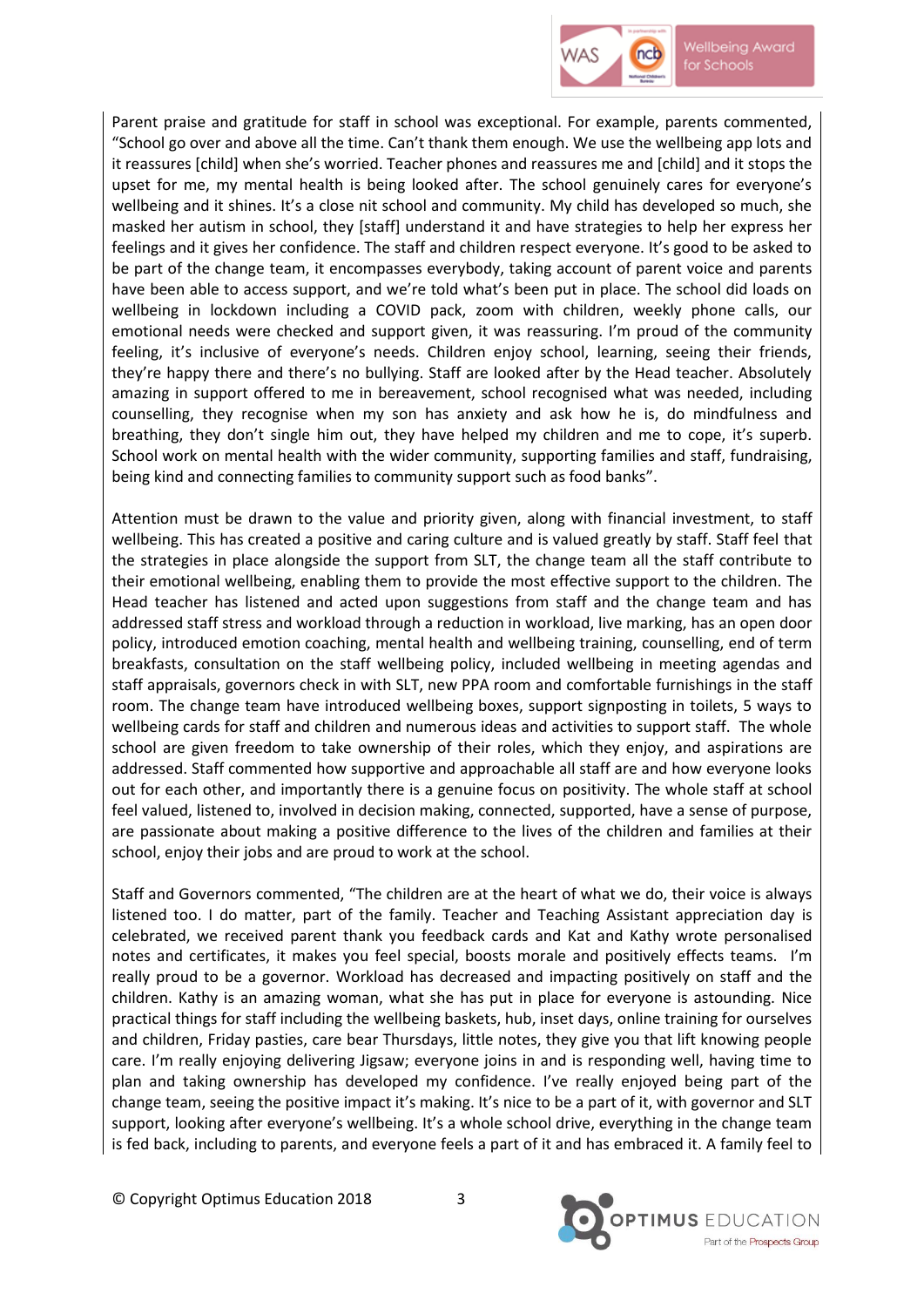

it, being part of the Roby Park community. Open door, everyone knows someone and people can talk [about mental health]. As a staff, we are close, we ask. School will do what ever it takes to support you and ask if you're OK, it's a testament to school. Everyone is included, we've gone the extra mile to engage and reach all stakeholders. I'm proud of our children, the way they've come back, so resilient, positive attitudes to learning, staff and one another, there's a positive shift. We've now got children acknowledging and asking for help. A sense of pride, we as leaders and staff meeting the children's needs, it's a great feeling to have".

Significant investment in the environment, curriculum, wide range of activities, highly skilled and dedicated staff, passionate change team, outstanding community links and partnership working, effective engagement and communication between staff, parents and pupils, training for the whole school staff, with formal and informal support systems, and in provision and monitoring of interventions, was apparent during the verification. The award process also highlighted the multiple examples of outstanding 'wellbeing' practice, that have a major impact on the whole school community. Furthermore, whole school emotional wellbeing and mental health is promoted through the PSHE Jigsaw curriculum, a curriculum review weaving wellbeing through all subjects, parent signposting and sessions, and the 5 ways to wellbeing.

The school has drawn together the threads that connect all the different work done and aspirations, and is able to demonstrate positive change in children, parents and staff.

#### **Impact:**

Investment in staff wellbeing has resulted in open conversations about mental health issues and staff managing their own and supporting their colleague's wellbeing. Listening to the views of staff has further strengthened staff's sense of belonging, pride, motivation, job satisfaction, decreased stress and improved wellbeing and resilience.

Staff are confident to talk about their own mental health and have the skills and tools to support their own and their pupils' and families emotional wellbeing and mental health. Staff are confident in recognising the factors that affect their children and families mental health and know how to refer for and/or provide support to ensure that children and their families receive support quickly, preventing further escalation of mental health issues.

Whole school training in mental health and wellbeing has increased whole school community awareness of emotional wellbeing and mental health, resulting in the whole school recognising when they are not mentally well, able to ask for support or to support themselves and others to improve their emotional wellbeing by using a range of techniques, contributing to improved resilience.

Highly trained and passionate staff, including outside agencies, a nurturing environment, effective interventions, has resulted in all pupils with additional emotional wellbeing and mental health needs being provided with a safe space for interventions to be delivered, enabling their needs to be met, and has resulted in a reduction in behavioural incidents and improved attendance, impacting positively on learning. This, alongside a whole school PSHE curriculum, subject curriculum that supports mental health and wellbeing, has promoted developments in pupil's social and emotional skills, confidence, independence, and resilience, enabling young people to thrive and learn. Furthermore, breaking down barriers to parental and community engagement, effective consultation and communication mechanisms has led to improved working relationships and families accessing support and feeling empowered to make positive changes to their own and their children's lives, improving resilience and ensuring that pupils are ready to learn.